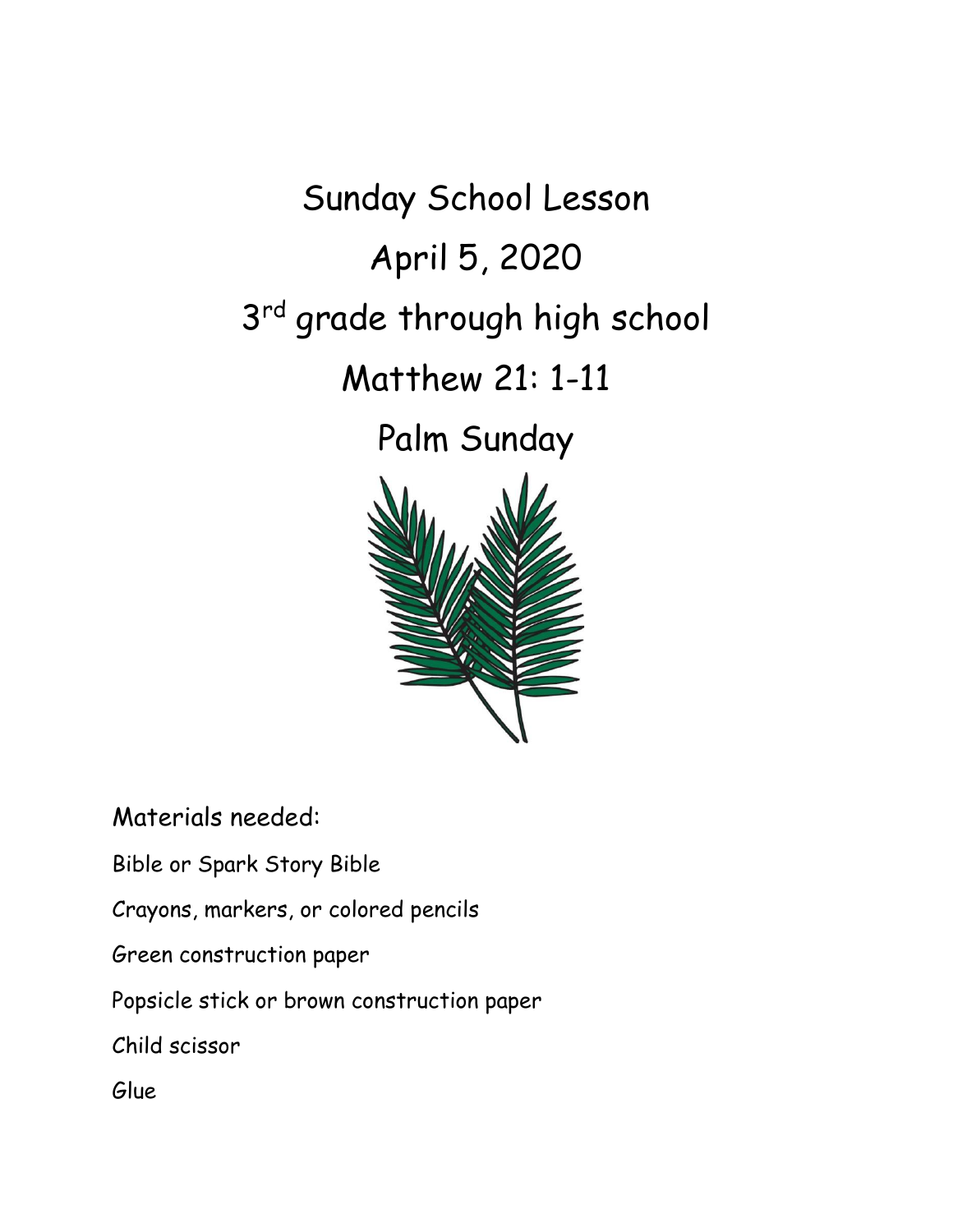## Journal

Small rocks, tempera paint, paint brush if you wish to paint your rocks collected for last week's lesson

- 1. Today we remember when Jesus rode into Jerusalem on a donkey and the people waved palm branches as they cheered for him. This is why we call this Sunday, Palm Sunday. You can review how palm trees are different from the trees that grow in our neighborhoods.
- 2. Read the story to your child or with your child of the story of Palm Sunday found in Matthew 21: 1-11 and on page 454 of the Spark Story Bible.
- 3. Talk with your child about the words the people cheered, "Hosanna! Hosanna! Here comes God's King! Hosanna! Praise God! Discuss how the word Hosanna is the shout of praise for Jesus.
- 4. Reinforce with your child how Jesus was a very different king a king of peace. Review how some of the religious leaders of the time did not understand a king of peace and felt threatened by Jesus. Tell how they made plans to end Jesus' life. Palm Sunday is the beginning of Holy Week and the events that led to Jesus' death. BUT remind the children that next Sunday, Easter, is coming when we celebrate the fact that Jesus rose from the dead!
- 5. Craft to support the story: a. You or your child trace your child's hands on green construction paper and cut them out b. write Hosanna on a popsicle stick leaving space at one end to glue the handprints onto the stick. If you do not have a popsicle stick make a stem out of brown construction paper. c. Glue one handprint onto the stick. d. Glue the other handprint off center on top of the first handprint to make it look like a palm branch. e. When the glue has dried wave your palm branch and shout Hosanna!! Here Comes God's King!!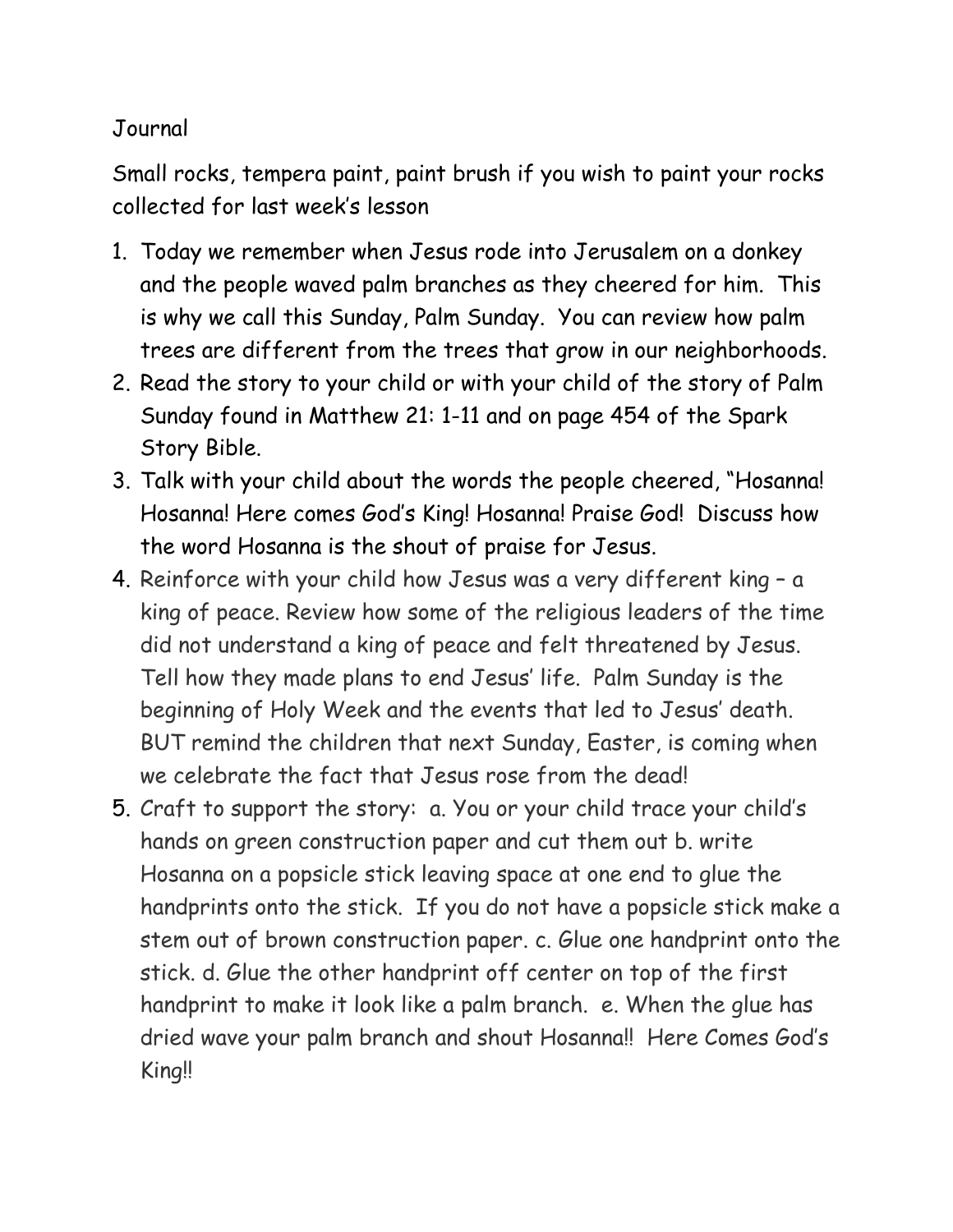The garden rocks that you found for last week's lesson can be painted with Easter symbols: cross, flowers, sunshine, lamb, dove, Easter eggs, rainbow, hearts, bunnies, butterflies, your ideas  $\circled$ 

- *6.* Create a journal entry for this story. Title it April 5, 2020 Palm Sunday. Draw or write your ideas for this story. Some questions to ponder: The week following Palm Sunday was a sad one for Jesus' followers and for Jesus at times, too. As we remember the events of this week it can cause us sadness as well. Is there a right or wrong way to respond to sadness? Have you had moments while your school and church have been closed that made you feel sad? What people has God given you to help you when you feel sad? Does your knowledge of Jesus' love for you help lessen your sadness? Do you help any one when they feel sad? How has God made you a source of kindness and compassion for someone?
- 7. Sing together page 344 in the red hymnal "All Glory, Laud and Honor." Do you remember we sang this together before we were quarantined? Do you remember that laud means praise? This is a song we sing every Palm Sunday!! I miss you so much as I am typing these words!! Always remember that God loves you and I do, too!

Here are the words to the refrain:

"All glory, laud and honor to you redeemer, King, To whom the lips of children made sweet hosannas ring!"

8. Close with a prayer:

Dear God, Today we sing Hosanna for Jesus just as people did a long time ago. Thank you for sending Jesus to tell of your